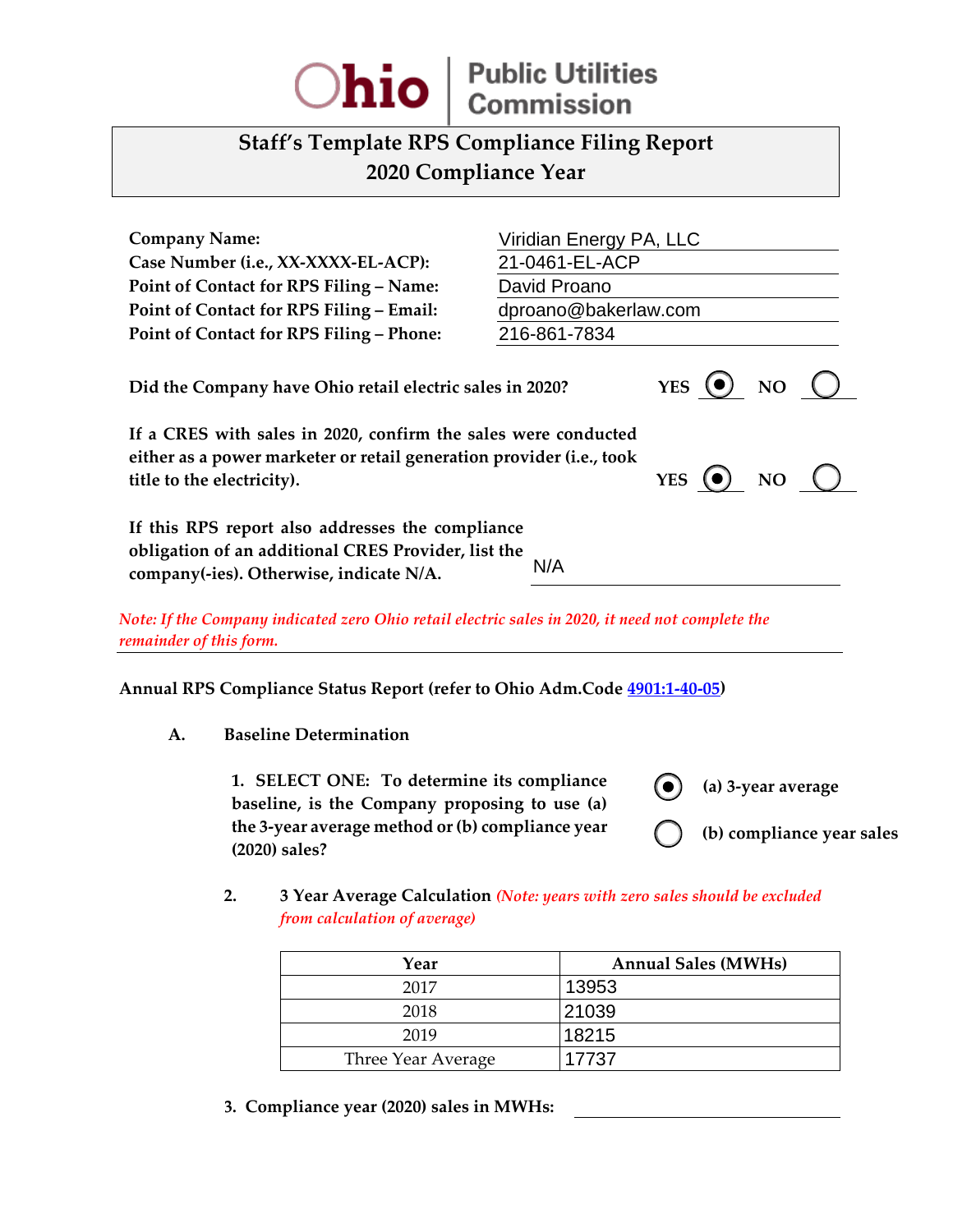**4. Source of reported sales volumes:**

Internal

**5. Does the Company's proposed baseline incorporate reductions to its annual sales volume(s) as a result of serving registered self-assessing purchasers? (Refer to ORC [4928.644\)](http://codes.ohio.gov/orc/4928.644v1)**

 $YES$  ( $\bullet$ ) NO

**B. Compliance Obligation for 2020**

|           | <b>Required Quantity</b> |      | Retired Quantity   Tracking System(s) |
|-----------|--------------------------|------|---------------------------------------|
| Renewable | 975                      | 1975 | <b>IGATS-PJM</b>                      |

*Note: multiply the proposed baseline by the statutory benchmark to determine the Required Quantity, with the product rounded to the nearest whole number.*

**C. If the Company had a compliance deficiency or compliance excess in a previous year(s) that was rolled forward, describe how that has been incorporated within this filing. Otherwise, indicate N/A.**

N/A

- **D. Complete and file Staff's compliance worksheet along with filing report.**
- **E. If the Company is proposing to pay an alternative compliance payment for all** or part of its 2020 compliance obligation, enter that amount here: \$ 0.00 **Pursuant to Ohio Adm.Code [4901:1-40-08,](http://codes.ohio.gov/oac/4901:1-40-08v1) the obligation is rounded up to the next MWh in the event of a compliance payment.**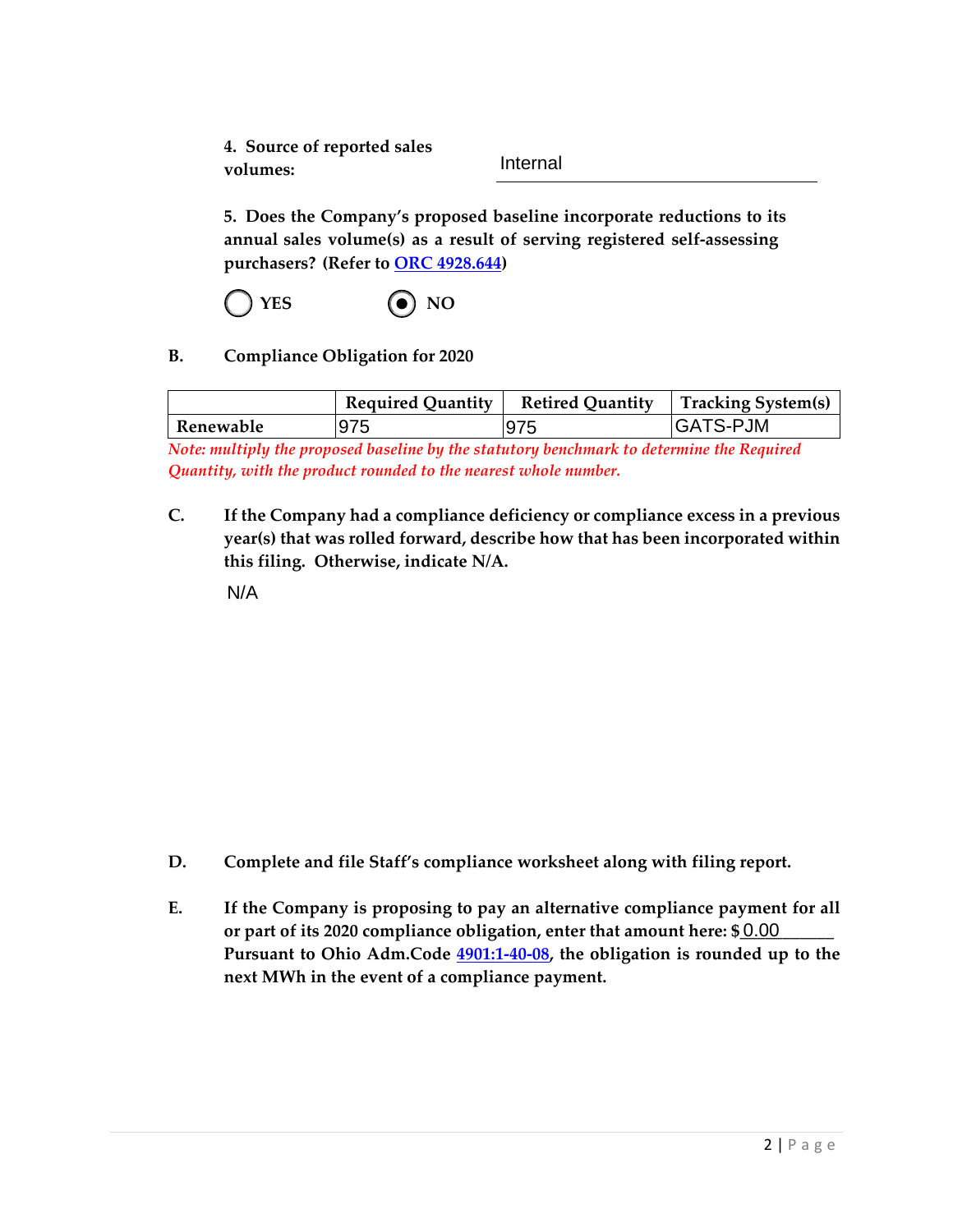**F. Is the Company seeking compliance relief related to its 2020 RPS compliance obligations under the 3% cost provision in ORC [4928.64\(C\)\(3\)?](http://codes.ohio.gov/orc/4928.64) Indicate Yes or No.**  $Yes$  **(a)** No

**If "No" and a CRES Provider, proceed to Question G. If "Yes" and/or an EDU, indicate the Company's percent status using the calculation methodology detailed in Ohio Adm.Code [4901:1-40-07\(B\).](http://codes.ohio.gov/oac/4901:1-40-07v1) \_\_\_\_\_\_\_\_\_\_**

**G. Describe any perceived impediments to achieving compliance with the required benchmarks, as well as suggestions for addressing any such impediments.**

N/A

**H. RPS Administration: Please describe any non-legislative suggestions the Company may have to make the administration of the Ohio RPS more effective and efficient. Additional communications, enhancements to the [RPS webpage,](http://www.puco.ohio.gov/puco/index.cfm/industry-information/industry-topics/ohioe28099s-renewable-and-advanced-energy-portfolio-standard/#sthash.7y6ldoLk.dpbs) etc.**

N/A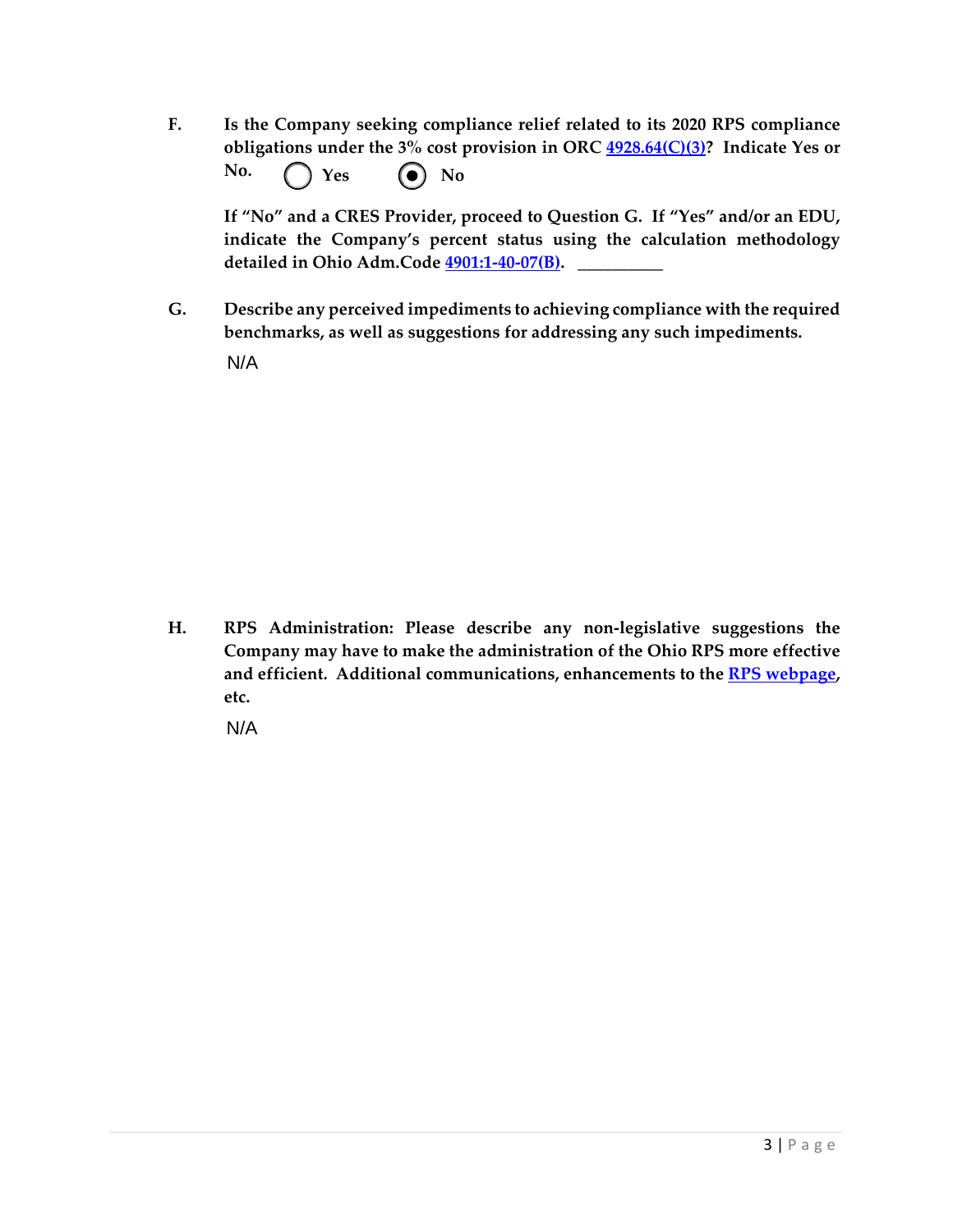| <b>Compliance Plan Status Report for Compliance Year 2020</b><br><b>Summary Sheet</b>                                                                                                                                                              |                                                                       |                                |                          |                                |                   |  |  |
|----------------------------------------------------------------------------------------------------------------------------------------------------------------------------------------------------------------------------------------------------|-----------------------------------------------------------------------|--------------------------------|--------------------------|--------------------------------|-------------------|--|--|
|                                                                                                                                                                                                                                                    | <b>Sales</b><br>Unadjusted (MWHs)                                     | Proposed<br>Adjustments (MWHs) | Sales<br>Adjusted (MWHs) | Source of<br>Sales Volume Data |                   |  |  |
| 2017                                                                                                                                                                                                                                               | 13,953                                                                | $\Omega$                       | 13,953                   |                                | (A)               |  |  |
| 2018                                                                                                                                                                                                                                               | 21,039                                                                | $\mathbf{0}$                   | 21,039                   |                                | (B)               |  |  |
| 2019                                                                                                                                                                                                                                               | 18,215                                                                | $\Omega$                       | 18,215                   |                                | (C)               |  |  |
| 17,736<br><b>Baseline for 2020 Compliance Obligation (MWHs)</b><br>$(D) = AvgABC$<br>(Note: If using 2020 sales as your baseline, insert that figure in cell I14 and indicate in cell K16 if 2020 sales are adjusted or not.<br>i.e., Not Adjusted |                                                                       |                                |                          |                                |                   |  |  |
| 5.50%                                                                                                                                                                                                                                              | 2020 Statutory Compliance Obligation                                  |                                |                          |                                |                   |  |  |
|                                                                                                                                                                                                                                                    | 2020 Total Renewable Benchmark                                        |                                | 5.50%                    |                                | (E)               |  |  |
|                                                                                                                                                                                                                                                    | Per ORC 4928.64(B)(2)                                                 |                                |                          |                                |                   |  |  |
|                                                                                                                                                                                                                                                    | 2020 Compliance Obligation<br>RECs/S-RECs Needed for Compliance       |                                | 975                      |                                | $(F) = (D) * (E)$ |  |  |
| Carry-Over from Previous Year(s), if applicable                                                                                                                                                                                                    |                                                                       |                                |                          |                                |                   |  |  |
| RECs/S-RECs (Prior Excess) or Prior Deficiency<br>$\Omega$                                                                                                                                                                                         |                                                                       |                                |                          | (G)                            |                   |  |  |
|                                                                                                                                                                                                                                                    |                                                                       |                                |                          |                                |                   |  |  |
|                                                                                                                                                                                                                                                    | <b>Total 2020 Compliance Obligations</b>                              |                                |                          |                                |                   |  |  |
|                                                                                                                                                                                                                                                    | RECs/S-RECs Needed for Compliance<br>975                              |                                |                          |                                |                   |  |  |
|                                                                                                                                                                                                                                                    |                                                                       |                                |                          |                                | $(H) = (F) + (G)$ |  |  |
|                                                                                                                                                                                                                                                    | 2020 Retirements (Per GATS and/or MRETS Data)<br>RECs/S-RECs          |                                | 975                      |                                | (1)               |  |  |
|                                                                                                                                                                                                                                                    | Under Compliance in 2020, if applicable<br>RECs/S-RECs                |                                |                          | $\mathbf{0}$                   | $(J) = (H) - (I)$ |  |  |
|                                                                                                                                                                                                                                                    | 2020 Alternative Compliance Payments<br>Per REC (Case 20-0163-EL-ACP) |                                | \$53.49                  |                                | (K)               |  |  |
|                                                                                                                                                                                                                                                    | 2020 Payments, if applicable (* See note below)<br>Total              |                                | \$0.00                   |                                | $(L) = (J) * (K)$ |  |  |

*This compliance worksheet was developed by Staff for internal review purposes. However, it may be useful for your company in preparation of its RPS annual compliance status report for the 2020 compliance year. Your company is not required to include this form in its filing, but that is an option. If using this form, your*  company should insert data in the blue shaded boxes (as applicable). The remaining cells should auto-calculate. However, you should still independently verify the *accuracy of the calculations. If the Company is proposing to pay an alternative compliance payment, please refer to OAC 4901:1-40-08 regarding the rounding of obligations. Questions concerning this worksheet can be addressed to Stuart.Siegfried@puco.ohio.gov*